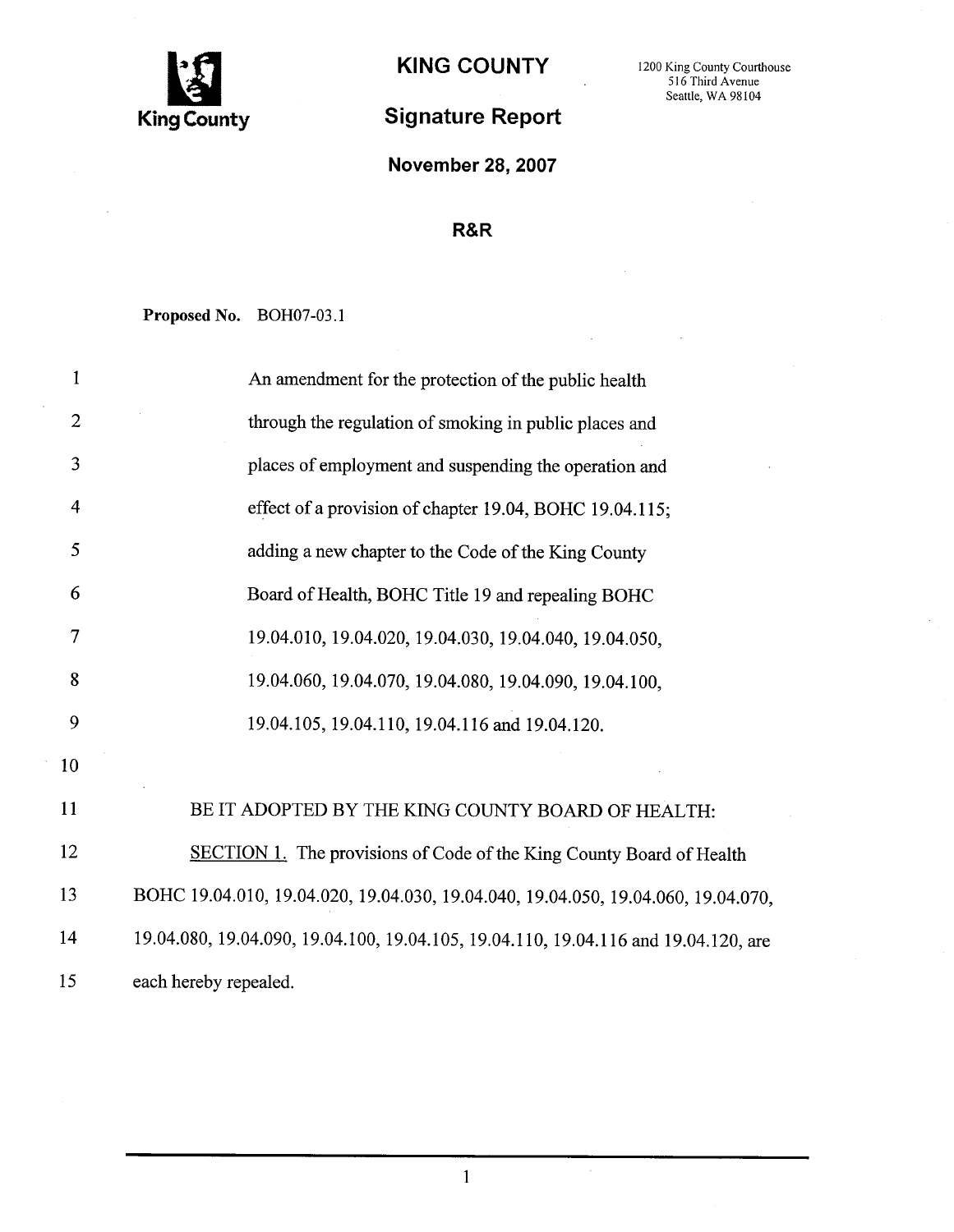$\ddot{\phantom{a}}$ 

| 16 | <b>SECTION 2.</b> The operation and effect of Code of King County Board of Health             |
|----|-----------------------------------------------------------------------------------------------|
| 17 | BOHC 19.04.115 is suspended as applied to cigarettes, pending further review by the           |
| 18 | King County Board of Health.                                                                  |
| 19 | SECTION 3. Sections 4 through 11 of this rule and regulation should constitute                |
| 20 | a new chapter in BOHC Title 19.                                                               |
| 21 | NEW SECTION. SECTION 4. Purpose and policy declared.                                          |
| 22 | A. This chapter is enacted as an exercise of the board of health powers of King               |
| 23 | County to protect and preserve the public peace, health, safety and welfare. Its              |
| 24 | provisions shall be liberally construed for the accomplishment of these purposes.             |
| 25 | B. It is expressly the purpose of this chapter to provide for and promote the                 |
| 26 | health, safety and welfare of the general public, and not to create or otherwise establish or |
| 27 | designate any particular class or group of persons who will or should be especially           |
| 28 | protected or benefited by this chapter.                                                       |
| 29 | C. It is the specific intent of this chapter to place the obligation of complying             |
| 30 | with its requirements upon the owner of each establishment within its scope, and no           |
| 31 | provision nor term used in this title is intended to impose any duty whatsoever upon King     |
| 32 | County or any of its officers or employees, for whom the implementation or enforcement        |
| 33 | of this title shall be discretionary and not mandatory.                                       |
| 34 | D. Nothing contained in this chapter is intended to be nor shall be construed to              |
| 35 | create or form the basis for any liability on the part of King County, or its officers,       |
| 36 | employees or agents, for any injury or damage resulting from the failure of any person        |
| 37 | subject to this chapter to comply with this chapter, or by reason or in consequence of any    |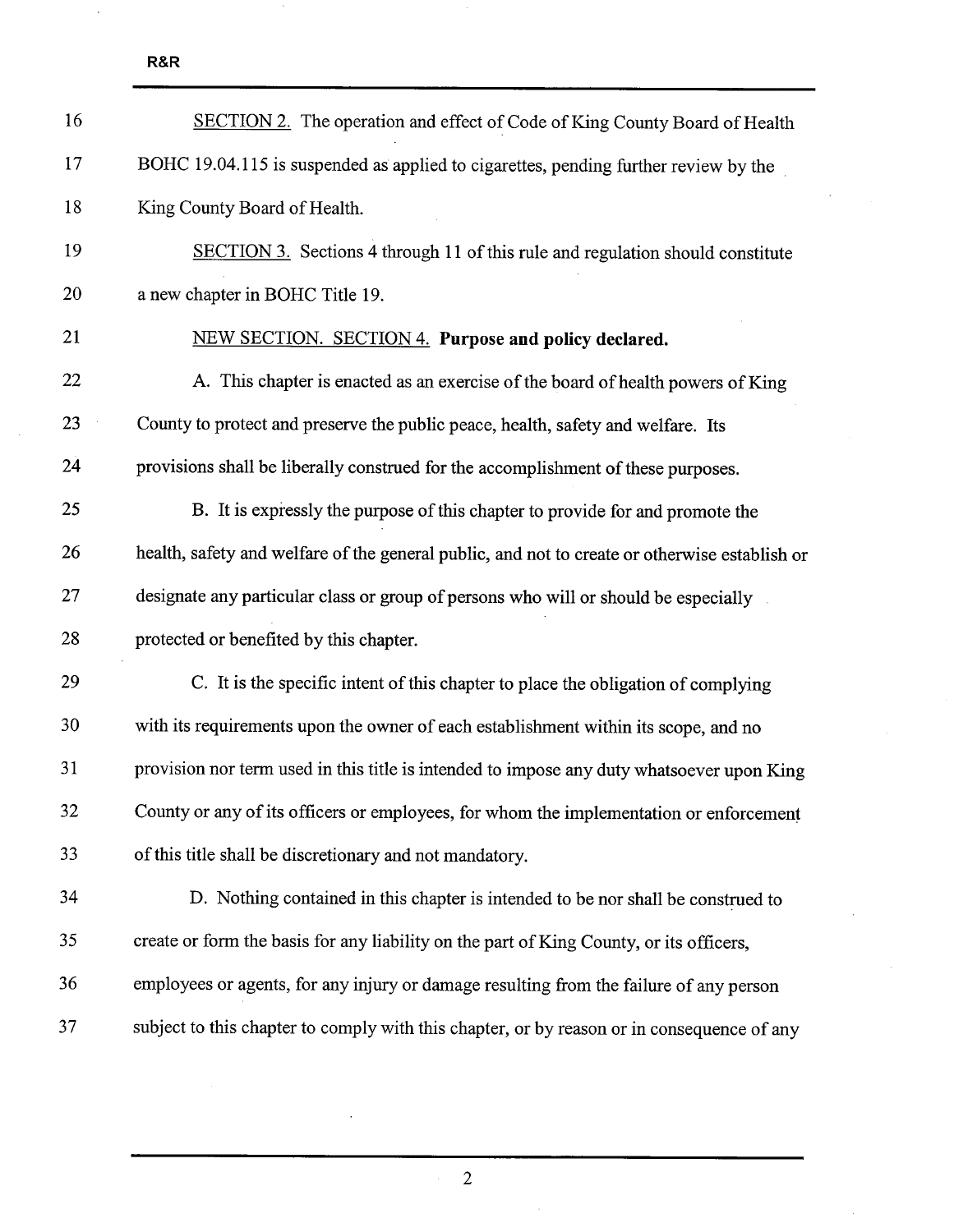| 38 | act or omission in connection with the implementation or enforcement of this chapter on       |
|----|-----------------------------------------------------------------------------------------------|
| 39 | the part of King County by its officers, employees or agents.                                 |
| 40 | NEW SECTION. SECTION 5. Citation. This chapter may be cited and                               |
| 41 | referred to, and shall be known as, the "Smoking in Public Places Regulations."               |
| 42 | NEW SECTION. SECTION 6. Findings - Intent. The Board of Health                                |
| 43 | recognizes that exposure to second-hand smoke is known to cause cancer in humans and          |
| 44 | is a known cause of other diseases including pneumonia, asthma, bronchitis, and heart         |
| 45 | disease. Citizens are often exposed to second-hand smoke, and are likely to develop           |
| 46 | chronic, potentially fatal diseases as a result of such exposure. Due to the health hazard    |
| 47 | second hand smoke poses to those exposed, the Board of Health adopts this regulation in       |
| 48 | order to protect the health and welfare of all citizens, including workers in their places of |
| 49 | employment.                                                                                   |
| 50 | NEW SECTION. SECTION 7. Definitions. As used in this chapter, the                             |
| 51 | following terms have the meanings indicated unless the context clearly indicates              |
| 52 | otherwise.                                                                                    |
| 53 | A. "Smoke" or "smoking" means the carrying or smoking of any kind of lighted                  |
| 54 | pipe, cigar, cigarette, or any other lighted smoking equipment.                               |
| 55 | B. "Public place" means that portion of any building or vehicle used by and open              |
| 56 | to the public, regardless of whether the building or vehicle is owned in whole or in part     |
| 57 | by private persons or entities, the state of Washington, or other public entity, and          |
| 58 | regardless of whether a fee is charged for admission, and includes a presumptively            |
| 59 | reasonable minimum distance, as set forth in RCW 70.160.020, of twenty-five feet from         |
| 60 | entrances, exits, windows that open and ventilation intakes that serve an enclosed area       |
|    |                                                                                               |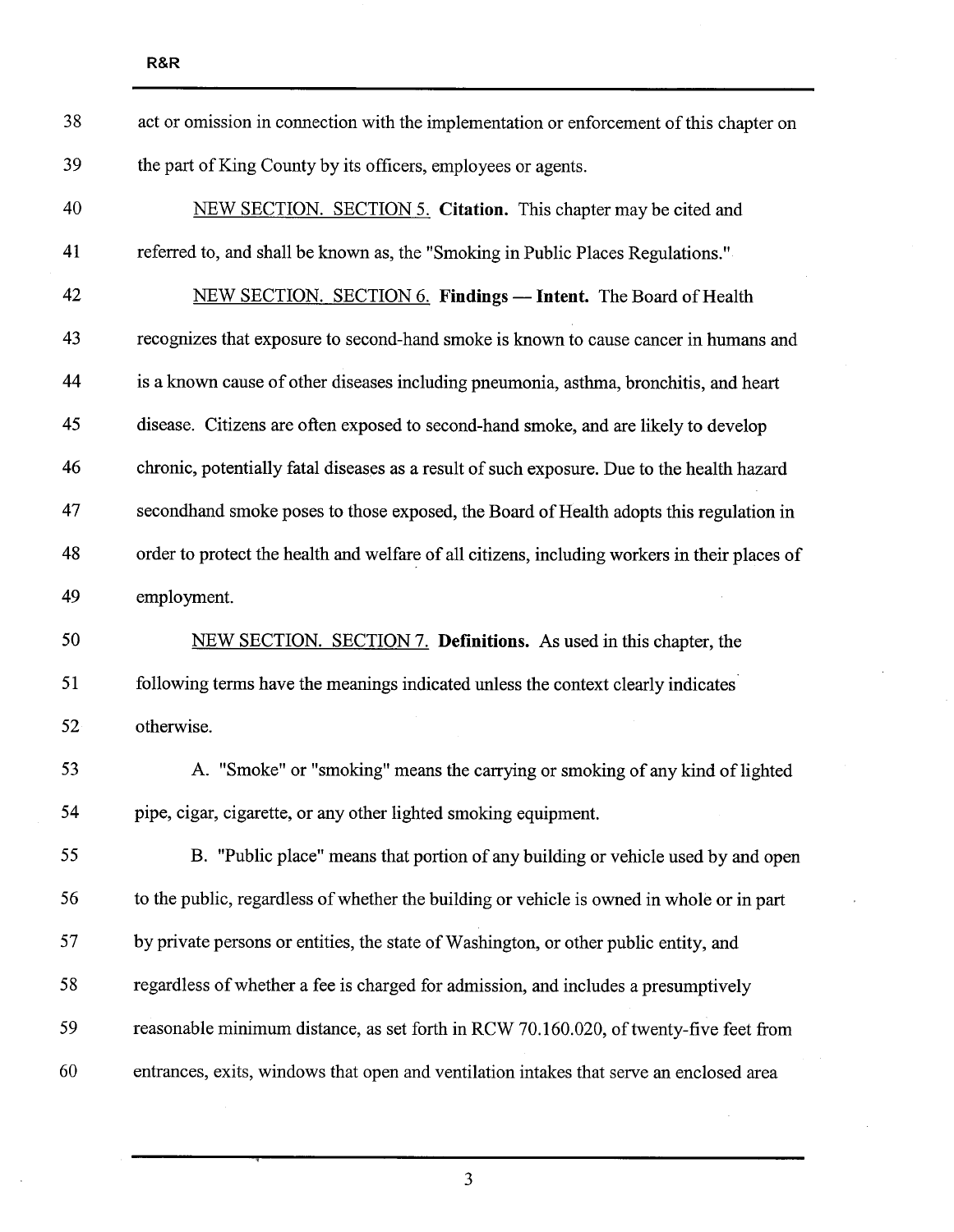| 61 | where smoking is prohibited. A public place does not include a private residence unless          |
|----|--------------------------------------------------------------------------------------------------|
| 62 | the private residence is used to provide licensed child care, foster care, adult care or         |
| 63 | other similar social service care on the premises.                                               |
| 64 | "Public place" includes, but is not limited to, schools, elevators, public                       |
| 65 | conveyances or transportation facilities, museums, concert halls, theaters, auditoriums,         |
| 66 | exhibition halls, indoor sports arenas, hospitals, nursing homes, health care facilities or      |
| 67 | clinics, enclosed shopping centers, retail stores, retail service establishments, financial      |
| 68 | institutions, educational facilities, ticket areas, public hearing facilities, state legislative |
| 69 | chambers and immediately adjacent hallways, public restrooms, libraries, restaurants,            |
| 70 | waiting areas, lobbies, bars, taverns, bowling alleys, skating rinks, casinos, reception         |
| 71 | areas and no less than seventy-five percent of the sleeping quarters within a hotel or           |
| 72 | motel that are rented to guests. "Public place" does not include a private residence. This       |
| 73 | chapter is not intended to restrict smoking in private facilities that are occasionally open     |
| 74 | to the public except upon the occasions when the facility is open to the public.                 |
| 75 | C. "Place of employment" means any area under the control of a public or                         |
| 76 | private employer which employees are required to pass through during the course of               |
| 77 | employment, including, but not limited to, entrances and exits to the places of                  |
| 78 | employment, and including a presumptively reasonable minimum distance of twenty-                 |
| 79 | five feet from entrances, exits, windows that open and ventilation intakes that serve an         |
| 80 | enclosed area where smoking is prohibited, work areas, restrooms, conference and                 |
| 81 | classrooms, break rooms and cafeterias and other common areas. A private residence or            |
| 82 | home-based business, unless used to provide licensed child care, foster care, adult care,        |
| 83 | or other similar social service care on the premises, is not a "place of employment."            |
|    |                                                                                                  |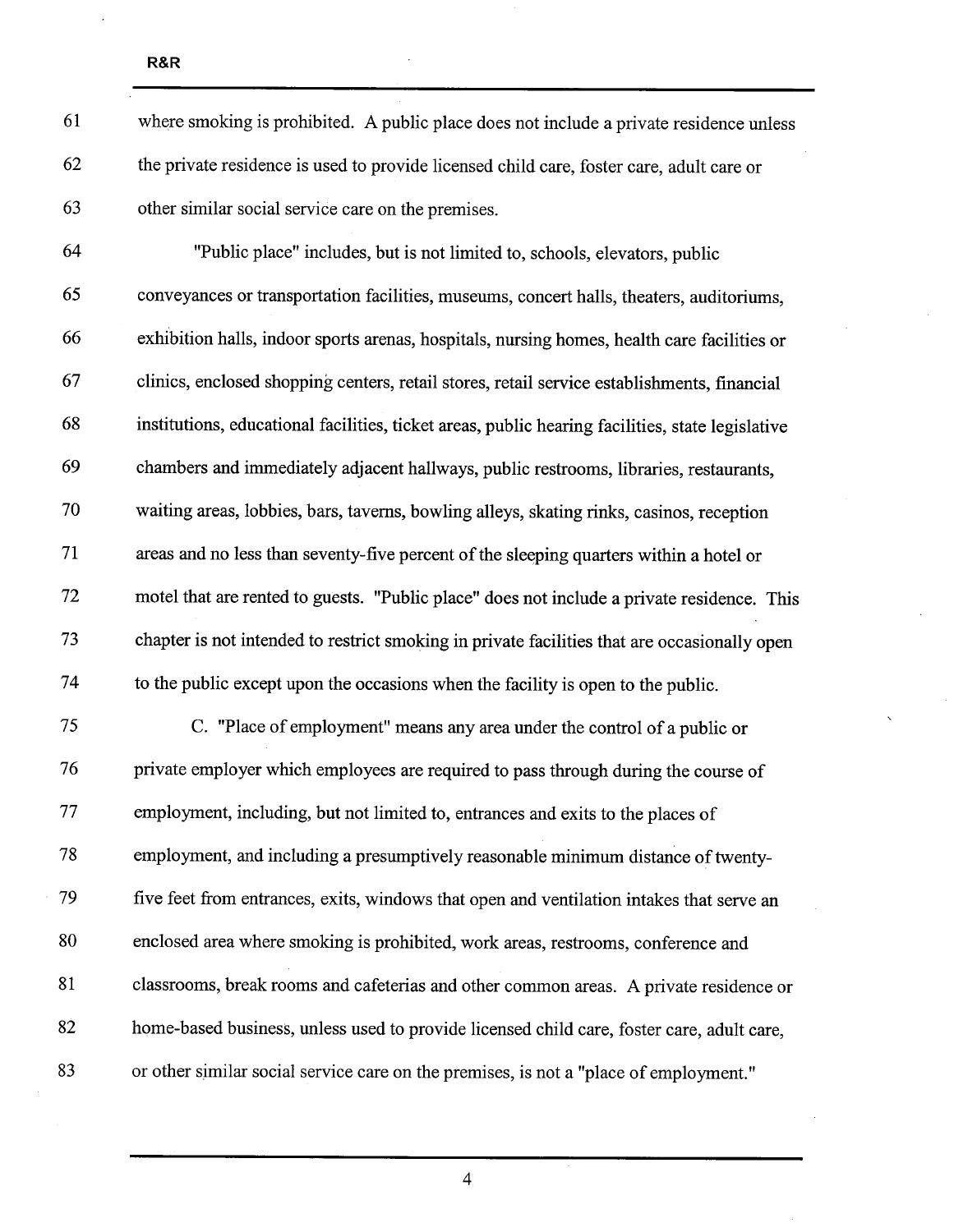| 84  | <b>NEW SECTION. SECTION 8. Owners, lessees to post signs prohibiting</b>                     |
|-----|----------------------------------------------------------------------------------------------|
| 85  | smoking. Owners, or in the case of a leased or rented space the lessee or other person in    |
| 86  | charge, of a place regulated under this chapter shall prohibit smoking in public places and  |
| 87  | places of employment and shall post signs prohibiting smoking as appropriate under this      |
| 88  | chapter. Signs shall be posted conspicuously at each building entrance. In the case of       |
| 89  | retail stores and retail service establishments, signs shall be posted conspicuously at each |
| 90  | entrance and in prominent locations throughout the place.                                    |
| 91  | <b>NEW SECTION. SECTION 9. Application to modify presumptively</b>                           |
| 92  | reasonable minimum distance. Owners, operators, managers, employers or other                 |
| 93  | persons who own or control a public place or place of employment may seek to rebut the       |
| 94  | presumption that twenty-five feet is a reasonable minimum distance by making                 |
| 95  | application to the director of the Seattle-King County Department of Public Health. The      |
| 96  | presumption will be rebutted if the applicant can show by clear and convincing evidence      |
| 97  | that, given the unique circumstances presented by the location of entrances, exits,          |
| 98  | windows that open, ventilation intakes or other factors, smoke will not infiltrate or reach  |
| 99  | the entrances, exits, open windows or ventilation intakes or enter into the public place or  |
| 100 | place of employment and, therefore, the public health and safety will be adequately          |
| 101 | protected by a lesser distance.                                                              |
| 102 | NEW SECTION. SECTION 10. Exceptions. This chapter is not intended to                         |
| 103 | regulate smoking in a private enclosed workplace, within a public place, even though         |
| 104 | such a workplace may be visited by nonsmokers, excepting places in which smoking is          |
| 105 | prohibited by the chief of the Washington state patrol, through the director of fire         |
|     |                                                                                              |

 $\bar{\gamma}$ 

106 protection, or by other law, ordinance or regulation.

 $\ddot{\phantom{a}}$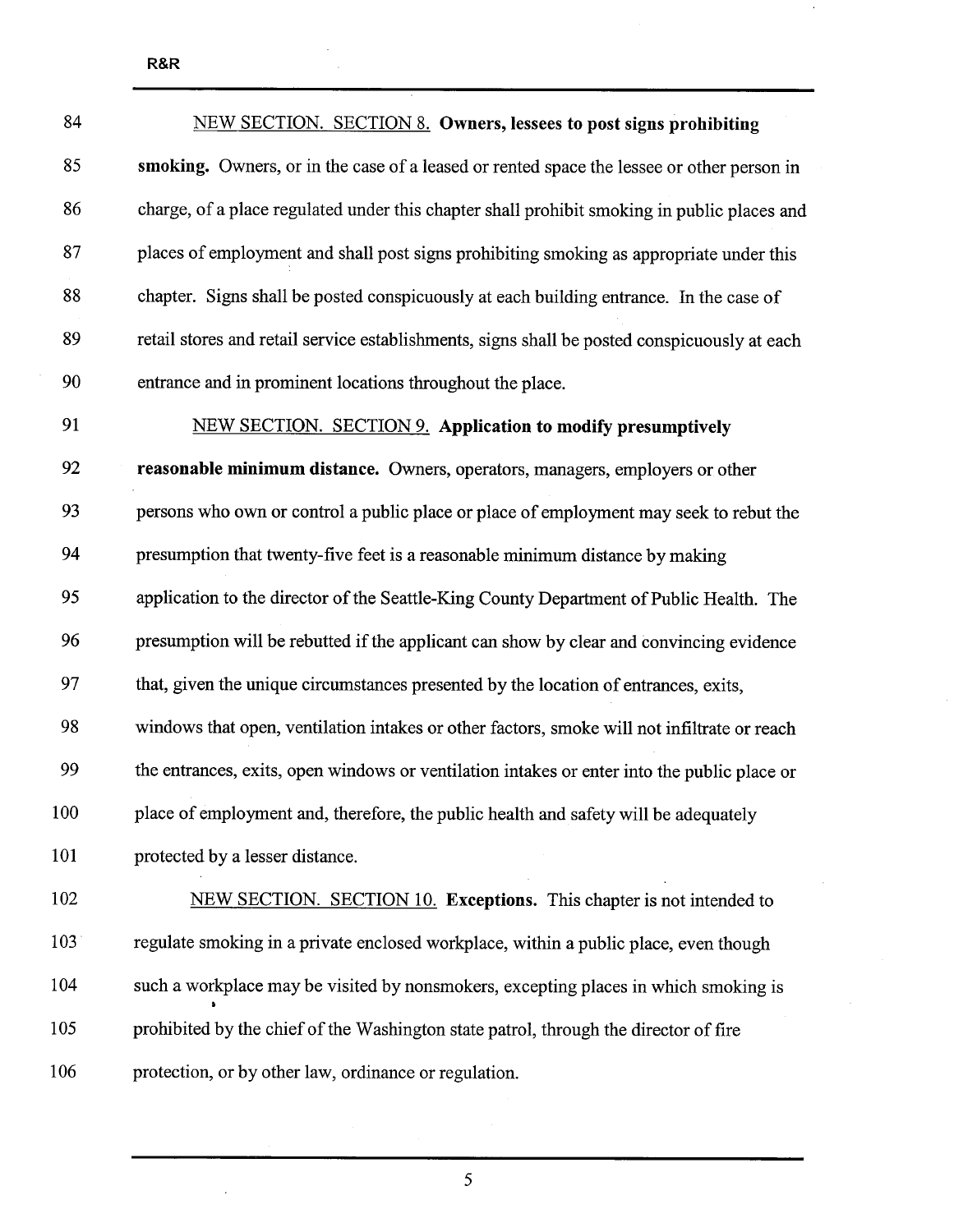$\ddot{\phantom{a}}$ 

| 107 | <b>NEW SECTION. SECTION 11. Enforcement – Smoking in Public Places</b>                     |
|-----|--------------------------------------------------------------------------------------------|
| 108 | Regulations.                                                                               |
| 109 | A. The director of the Seattle-King County Department of Public Health or the              |
| 110 | director's authorized representative is authorized to enforce the restrictions and         |
| 111 | requirements of this chapter in accordance with the provisions of BOHC chapter 1.08,       |
| 112 | consistent with subsection B, of this section.                                             |
| 113 | B. When violations of this chapter occur, a warning shall first be given to the            |
| 114 | owner or other person in charge. Any subsequent violation is subject to a civil penalty of |
| 115 | up to one hundred dollars. Each day upon which a violation occurs or is permitted to       |
| 116 | continue constitutes a separate violation.                                                 |
| 117 | <b>SECTION 12.</b> Severability. If any provision of this rule or its application to       |
| 118 | any                                                                                        |